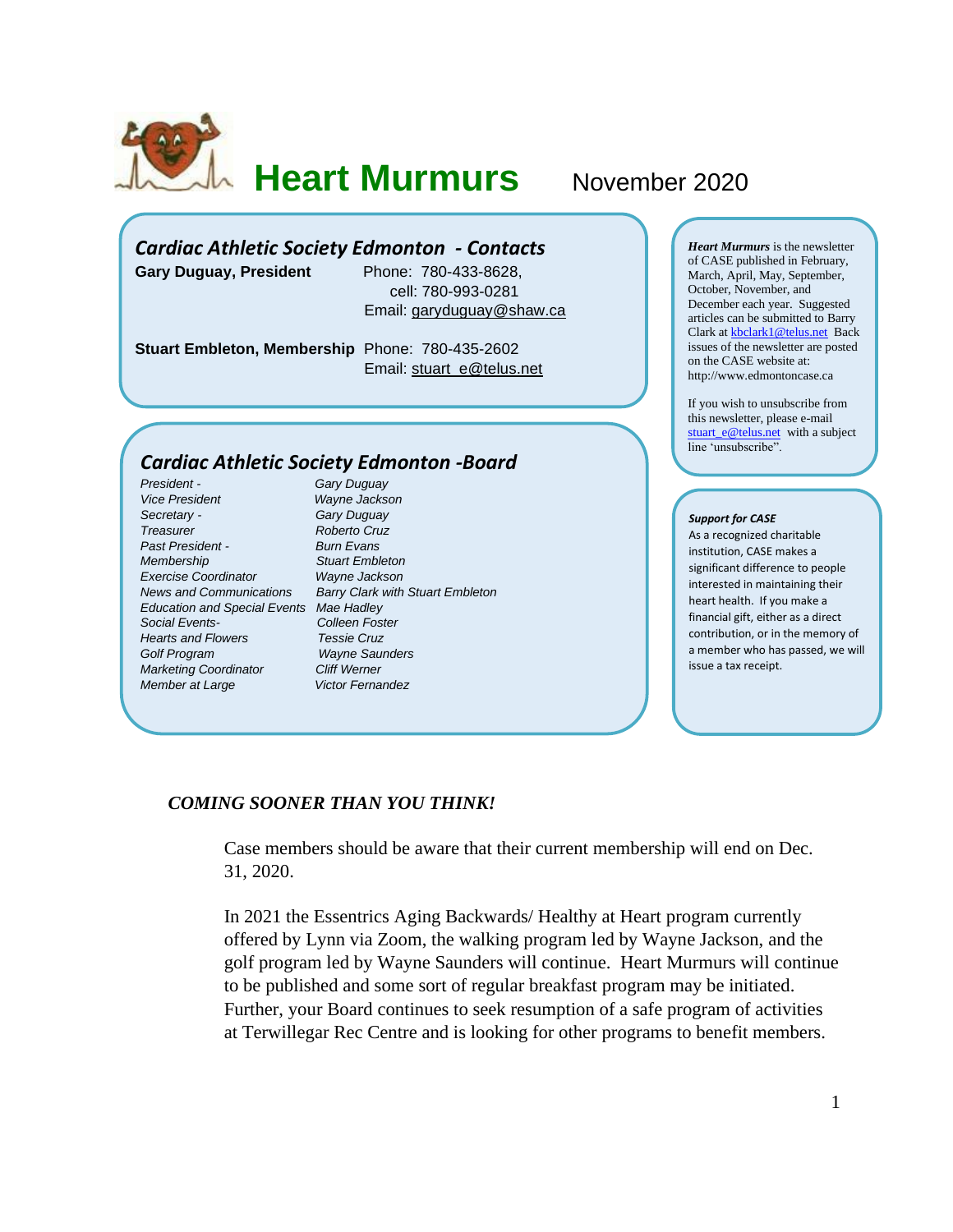Membership fees for 2021 will be \$30, continuing to be a real bargain. Again, this year you should contact Stuart Embleton to pay your fees and get your membership cards for 2021. Contact him at Ph. 780-435-2602 or email [stuart\\_e@telus.net](mailto:stuart_e@telus.net)

## *ESSENTIAL ESSENTRICS*

We have had very good participation in the Essentrics Aging Backwards/ Healthy at Heart exercise programs offered by Lynn Bohuch online using the Zoom platform. Currently we have 25 members participating.

We note that many of our members still have not tried this exercise program which Lynn teaches the class specifically designed for seniors. Maintaining our fitness levels is vital to our ongoing health and this program is designed for you to work to your existing level of fitness while building strength and flexibility over time! Our president, Gary Duguay even participated while sitting having had problems with a bad knee…

With the cold weather approaching and our options for exercise being more restricted, we urge you to give the CASE Essentrics Aging Backwards/ Healthy at Heart program a try. If you do not know what Essentrics is, you can look at the website created by the originator of the program at <https://essentrics.com/healthy-aging/> That site shows programs they provide

### *Some members have commented on "Essentrics Aging Backwards/ Healthy at Heart*"

*"As CASE members we can share a gift from Lynn. She offered us a different form of exercise - Essentrics. She subtly introduced elements of this form of exercising into our usual cardio workouts after volleyball. Then a pandemic intervened… We now have Lynn's Zoom classes tailored to our needs by a familiar face. I say: "Try it, you might just like it." And remember, on Zoom, nobody is watching!*

#### *Bob Hutchinson*

*"Lynn has an excellent program in Essentrics Aging Backwards that really helps to build and maintain strength, balance and flexibility. It is great to see other CASE members twice a week if only virtually"* 

*Barry and Carole Clark*

*"Since I am basically quite lazy, the scheduled sessions presented by Lynn create a sort of commitment to show up and participate. Lynn's classes are great for my stiff old body."*

#### *Stuart Embleton*

*"After sitting at my computer doing Genealogy, the muscles in my neck and shoulders can get pretty tight. Essentrics helps to work out the kinks and keeps me flexible."*

*Gary Duguay*

with a focus on health for seniors. The video at the bottom of this webpage demonstrates several the exercises that Lynn uses in our program.

We hope that you will give Essentrics a try. Contact **Wayne Jackson at 780- 432-7203 to register.**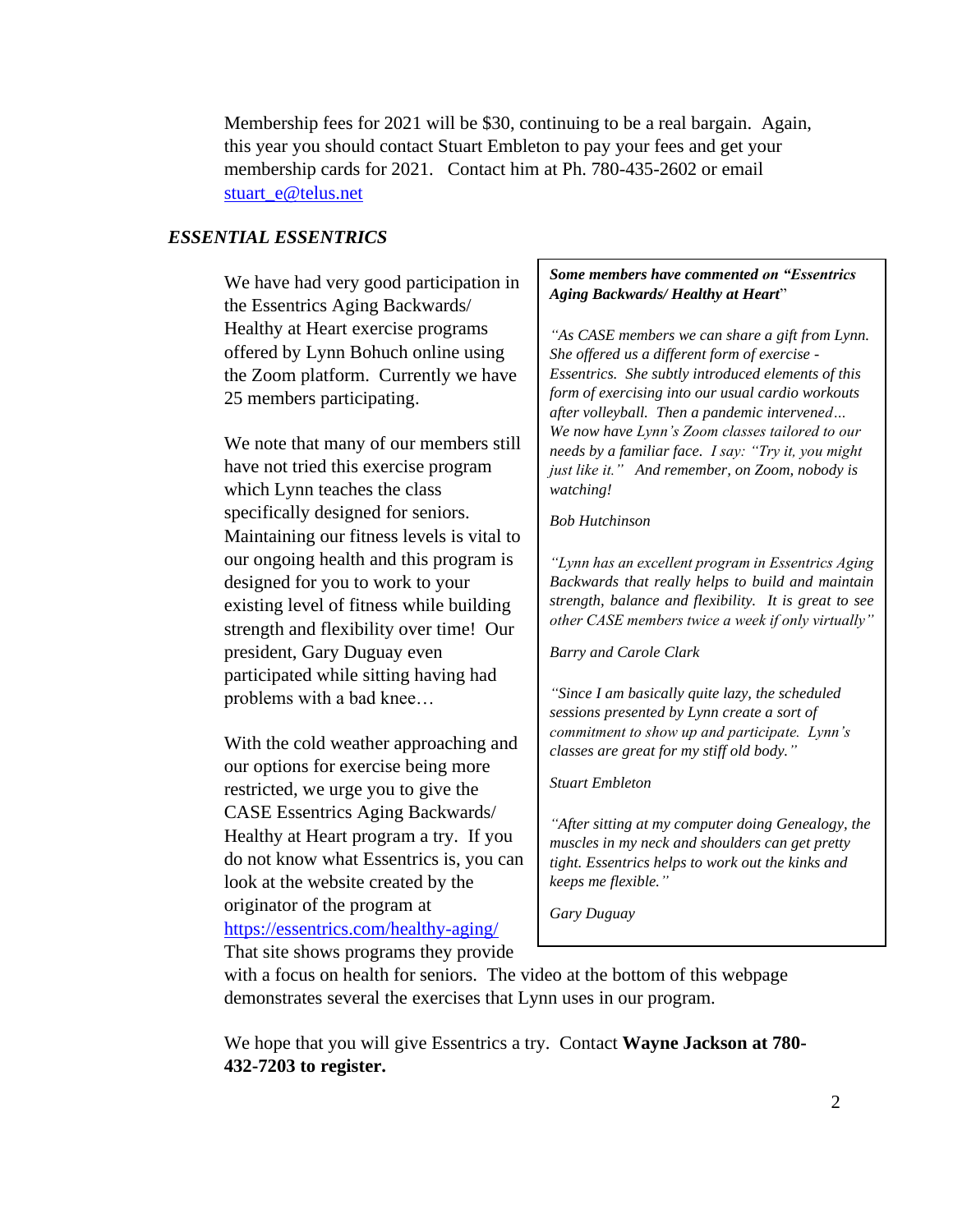## *CASE WALKS*

CASE WALKS finished off a great season with an October 2 walk at Gold Bar (#6) and October 16 walk at Mill Creek Ravine (#7). Members appreciated this form of outdoor exercise and the opportunity to catch up with fellow exercisers. We are planning to resume the walking program in the spring.

# *STRETCHING MAY IMPROVE BLOOD VESSEL HEALTH*

Doing easy leg stretches may improve blood flow throughout the body by making the arteries more flexible and able to dilate, according to a small study



in the July 1, 2020, *Journal of Physiology*. The study included 39 young adults, 27 of whom did passive leg stretches five times a week for 12 weeks, while the other 12 did no stretching. (Passive stretching involves holding a stretch for a set period aided by an outside force, such as one's body weight or gravity). Volunteers held the thigh and calf stretches for 45 seconds, followed a 15-second rest. They repeated each set a total of five times. Researchers measured blood flow in the participants' lower legs and upper arms at the beginning and end of the study. The arteries of people who stretched were more dilated and had increased blood flow in both areas, they found.

If future studies confirm these results, particularly in older people with vascular disease, passive stretching could become a new nondrug treatment for improving blood vessel health, according to the study authors.

*Source: [Harvard Heart Letter](https://www.health.harvard.edu/newsletters/harvard_heart_letter/2020/october) Published: October, 2020*

## *DON'T FORGET TO LEARN!*

Due to Covid, C.A.S.E. currently is not holding any Education evenings. However, there are many online or Zoom presentations being offered by Edmonton's Senior Centres that you can participate in.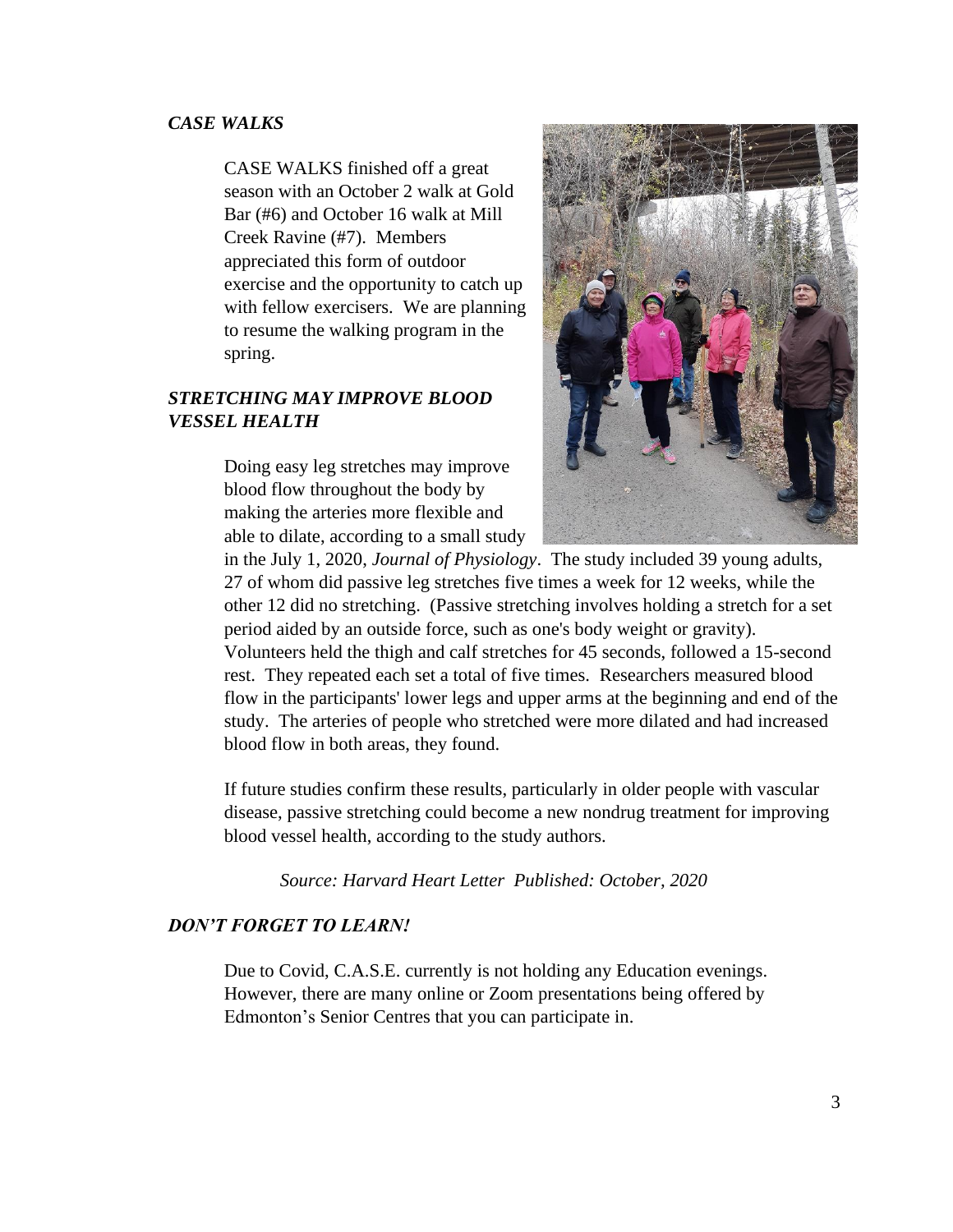I belong to the Westend Seniors Activity Centre and they hold Toonie Talks for \$2.00 that you can sign-up for online from their website. You do NOT need to be a member. Their website is *[www.weseniors.ca](about:blank)* Non-members need to send an email to yunxuan@weseniors.ca with Toonie Talk in the subject line, to register. These talks cover a great variety of topics. Check them out under Toonie Talks, the second heading as you scroll down. The Westend Centre is opening more onsite programs for November and December.

In the past, you did need a membership to a Senior Centre which allowed you to book courses offered at others. Each centre offers its own programs which may be of interest. Annual memberships are \$30.00 and can be obtained online at the various Centres, with options for joining now. If you go on to the website at *[www.myactivecenter.com](http://www.myactivecenter.com/)* scroll down to 'Closest Centers' you can find listings of the Edmonton Centres by entering your postal code. There are links to most of their websites there.

I hope that some of these things appeal to you in lieu of our Education evenings. Remember, it is important to keep learning new things and challenging ourselves!

*Mae Hadley, Education Coordinator*

## *TELEMEDICINE: A GOOD FIT FOR CARDIAC CARE?*

For monitoring conditions that contribute to heart attack and stroke, virtual doctor visits can be much more convenient than in-person appointments. Where is this trend headed?

Virtual doctor visits, when you talk to a physician on a video call instead of during an in-person office exam, have been available in certain places for years. But they never really caught on until the pandemic. Almost overnight, virtual care became an indispensable tool for managing coronavirus infections and other health conditions during the crisis. In 2019, virtual visits accounted for fewer than 1% of the appointments at the Harvard-affiliated Hospitals. However, during the peak of the coronavirus surge in Boston, 80% of all visits to the hospital were done virtually.

**Telemedicine advantages:** For the patient, virtual visits save a lot of time. You do not need to take time off work or other commitments to drive, park, and sit in a waiting room before your visit. And even though you are not in the same room, you may get more direct eye contact with your physician, thanks to the face-toface nature of video calling.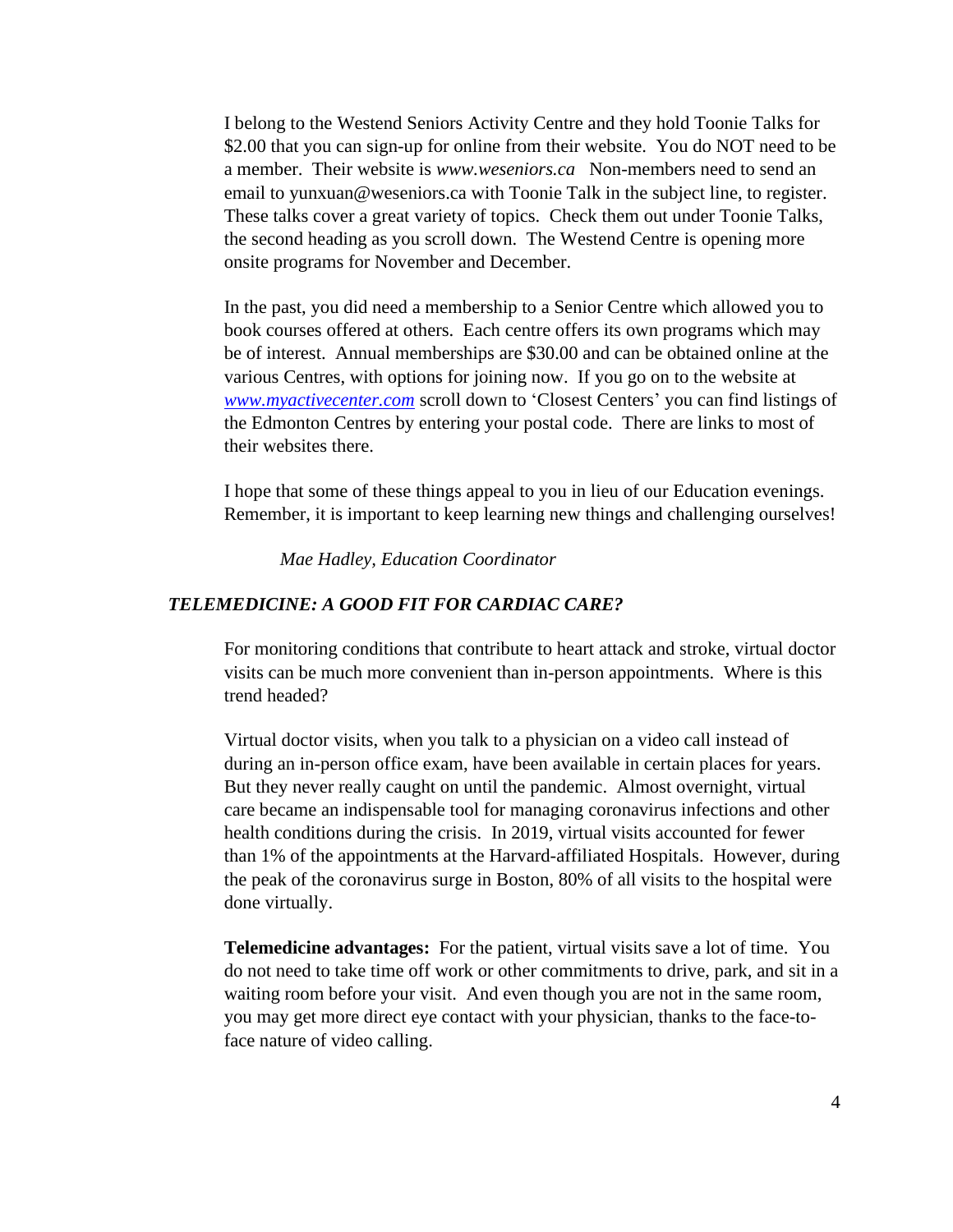Another advantage: you may be able to have another person such as a family member who lives across town or across the country join the video call. That could be especially helpful if you are facing an upcoming procedure or discussing a serious health concern. Just as with in-person visits, it is nice to have another person listening, asking questions, and taking notes.

For people who have cardiovascular disease, a big part of what doctors do is to review test results and talk about how to better manage the condition. These discussions usually take only about 20 minutes, making them well suited for virtual visits. For this process to work efficiently, health care visits need to be deconstructed and reassembled. For instance, you likely will have to go to get blood tests and measure your blood pressure before your conversation.

**Future directions:** Setting up telehealth infrastructure and restructuring how doctors are reimbursed are other crucial aspects of a successful transition to virtual care. But those investments only make financial sense if there is enough demand for virtual care going forward. It is estimated that telehealth visits will likely stabilize at around 20% to 30% of all health care visits. In the future, remote monitoring of health data using wireless enabled devices that measure a person's weight, blood pressure, blood sugar, pulse, and heart rhythm could further advance telehealth's promise. Continuously monitoring key health factors and using artificial intelligence to monitor those signals is on the near horizon. If concerning changes appear, the system would create an alert. Rather than seeing your doctor at arbitrary intervals, you would go when monitoring data suggested the need.

Source: *[Harvard Heart Letter](https://www.health.harvard.edu/newsletters/harvard_heart_letter/2020/october)* Published: October, 2020